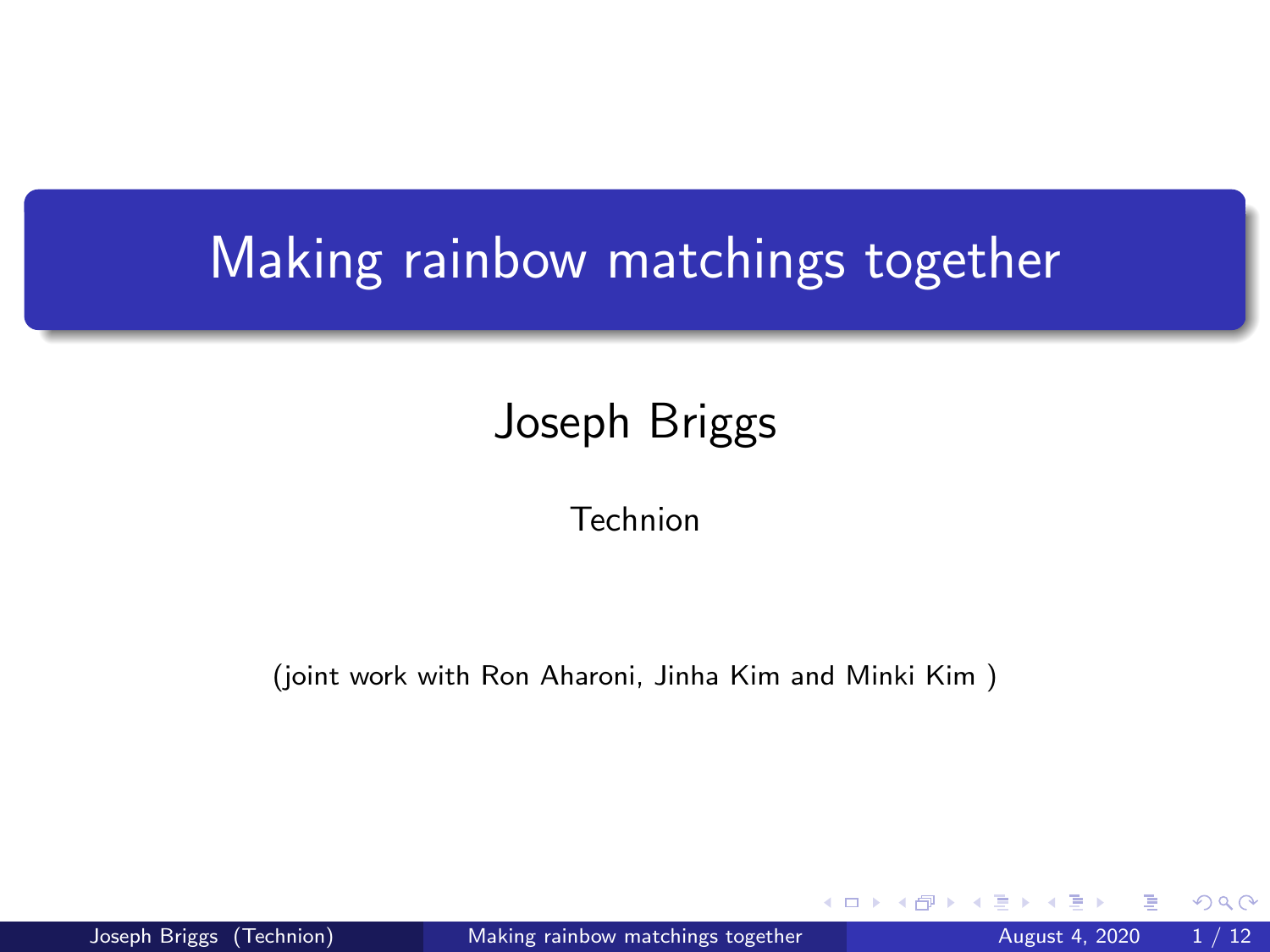### Theorem (Drisko)

 $2n-1$  n-matchings in a bipartite graph span a rainbow n-matching.



4 **D**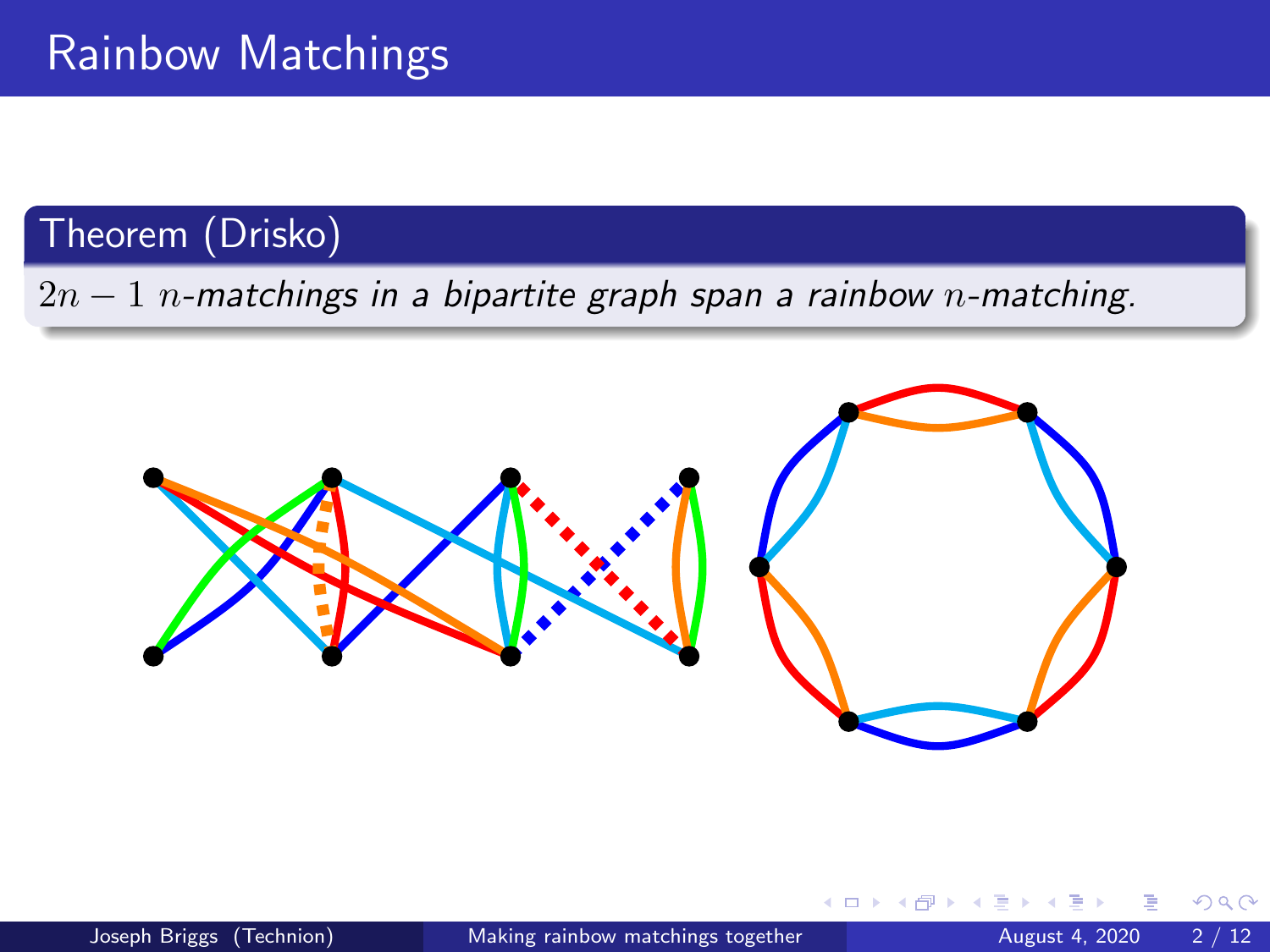M: k-matching. "M-AAP"  $\equiv$  "M-augmenting alternating path".

#### Lemma

 $k + 1$  M-AAPs span a rainbow M-AAP (in a bipartite graph).

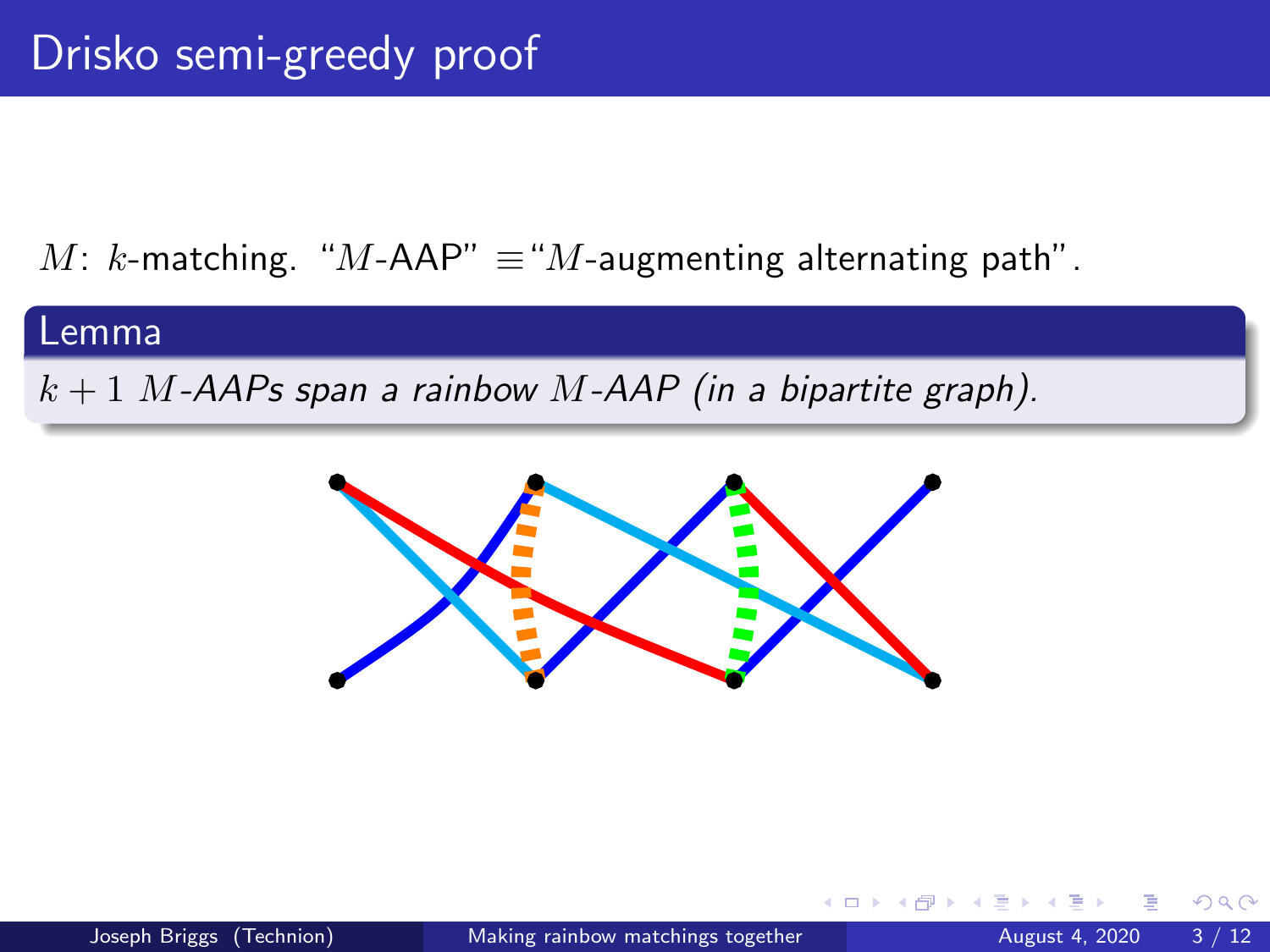## Nonbipartite Graphs

### Theorem (ABCHS)

 $3n - 2$  n-matchings span a rainbow n-matching.

### Conjecture (AB):  $2n$  suffices!



#### Theorem (Holmsen-Lee)

Any  $3n-2$  nonempty edge sets, every 2 of which contain an n-matching, span a rainbow  $n$ -matching.

Joseph Briggs (Technion) [Making rainbow matchings together](#page-0-0) August 4, 2020 4 / 12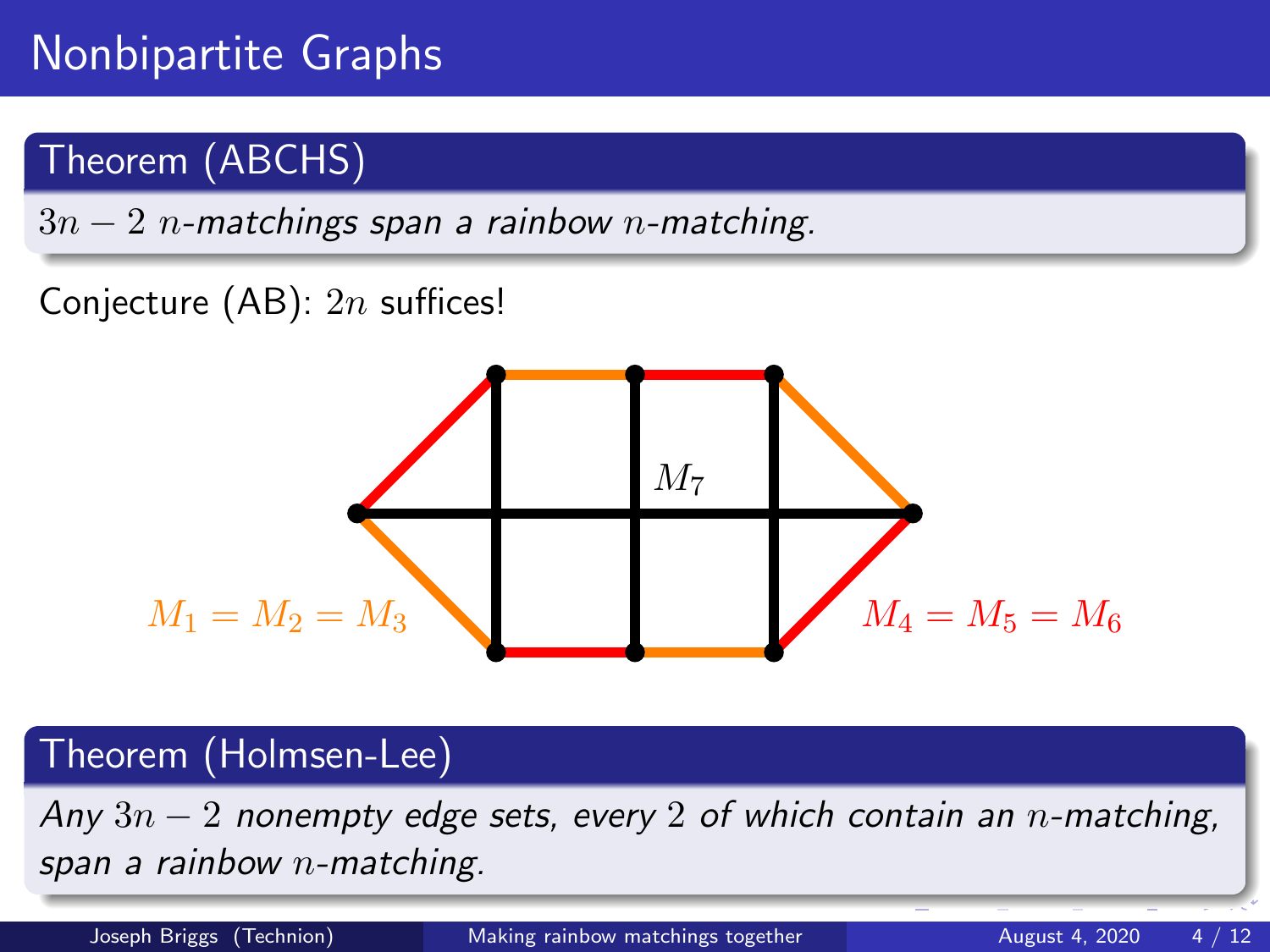## $2k$  M-AAPs without a rainbow M-AAP

#### Lemma

 $2k + 1$  M-AAPs have a rainbow M-AAP.



#### Theorem

2k M-AAPs either span a rainbow M-AAP or form a "k-badge".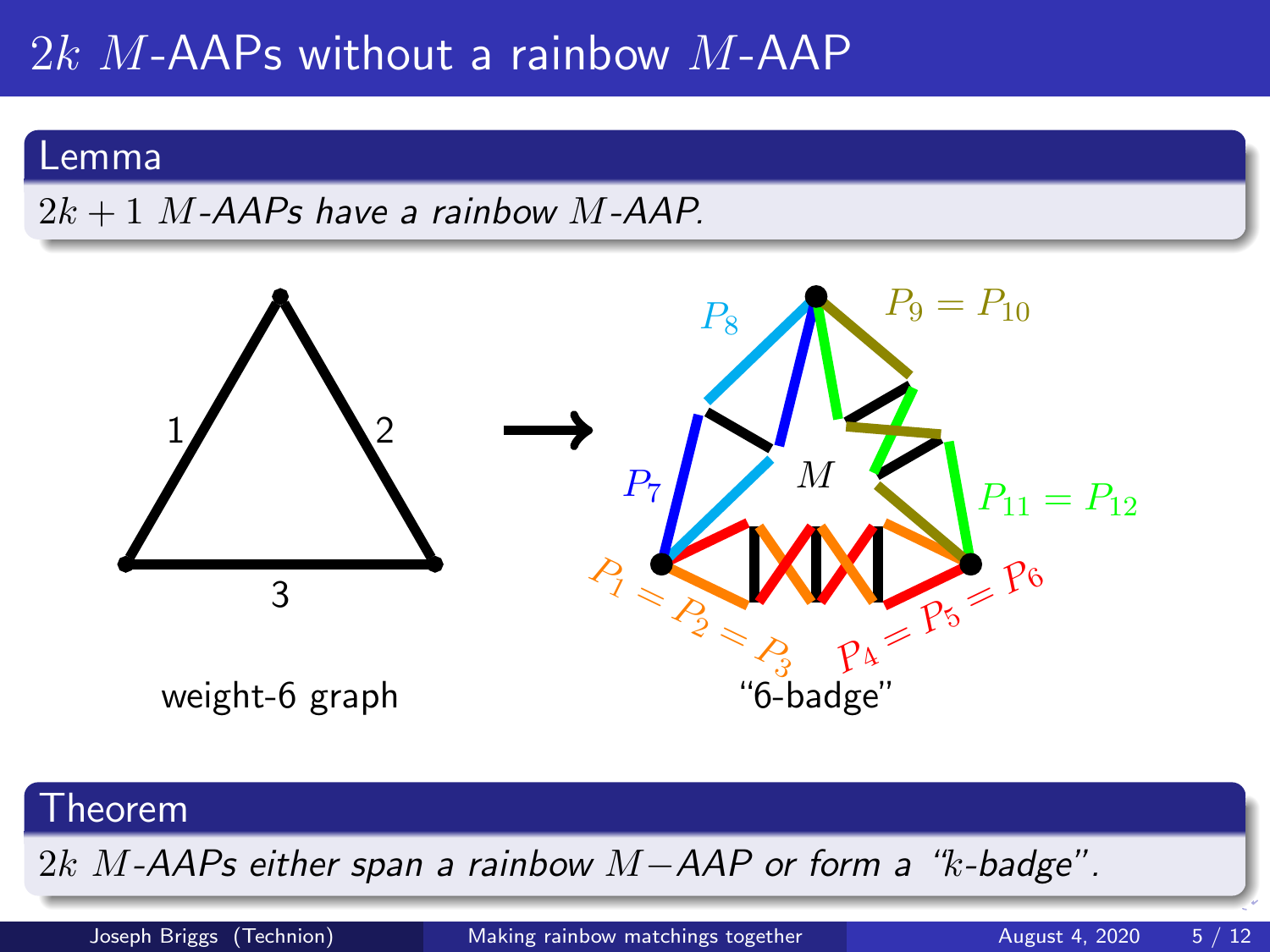#### Lemma

Badges are edge-maximally M-AAP free.



←□

 $\Omega$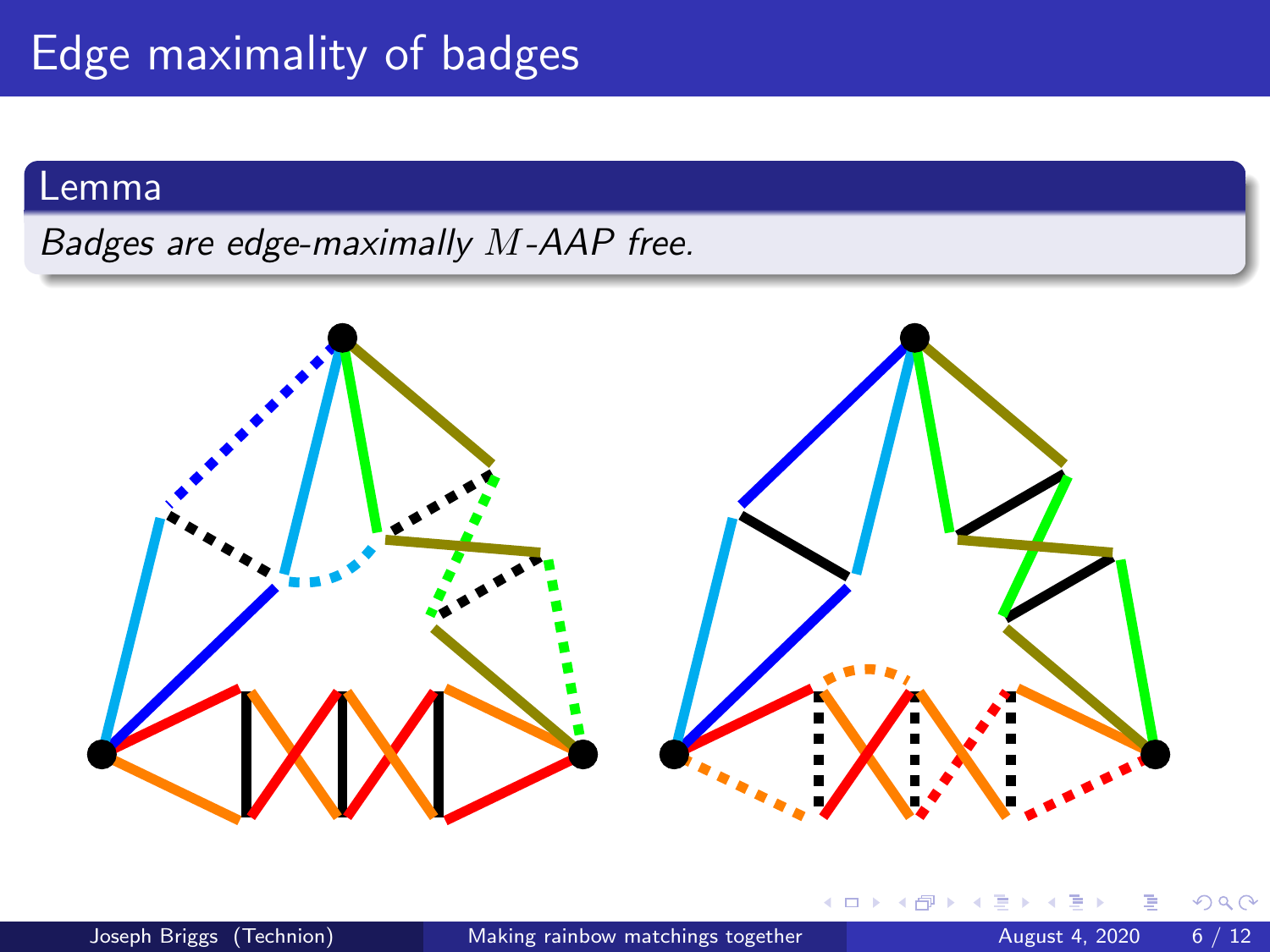### Find a rainbow odd alternating cycle



 $|M| = k$ , 2k AAPs  $|M'| = k - 1$ , 2k - 1 AAPs



Joseph Briggs (Technion) [Making rainbow matchings together](#page-0-0) August 4, 2020 7 / 12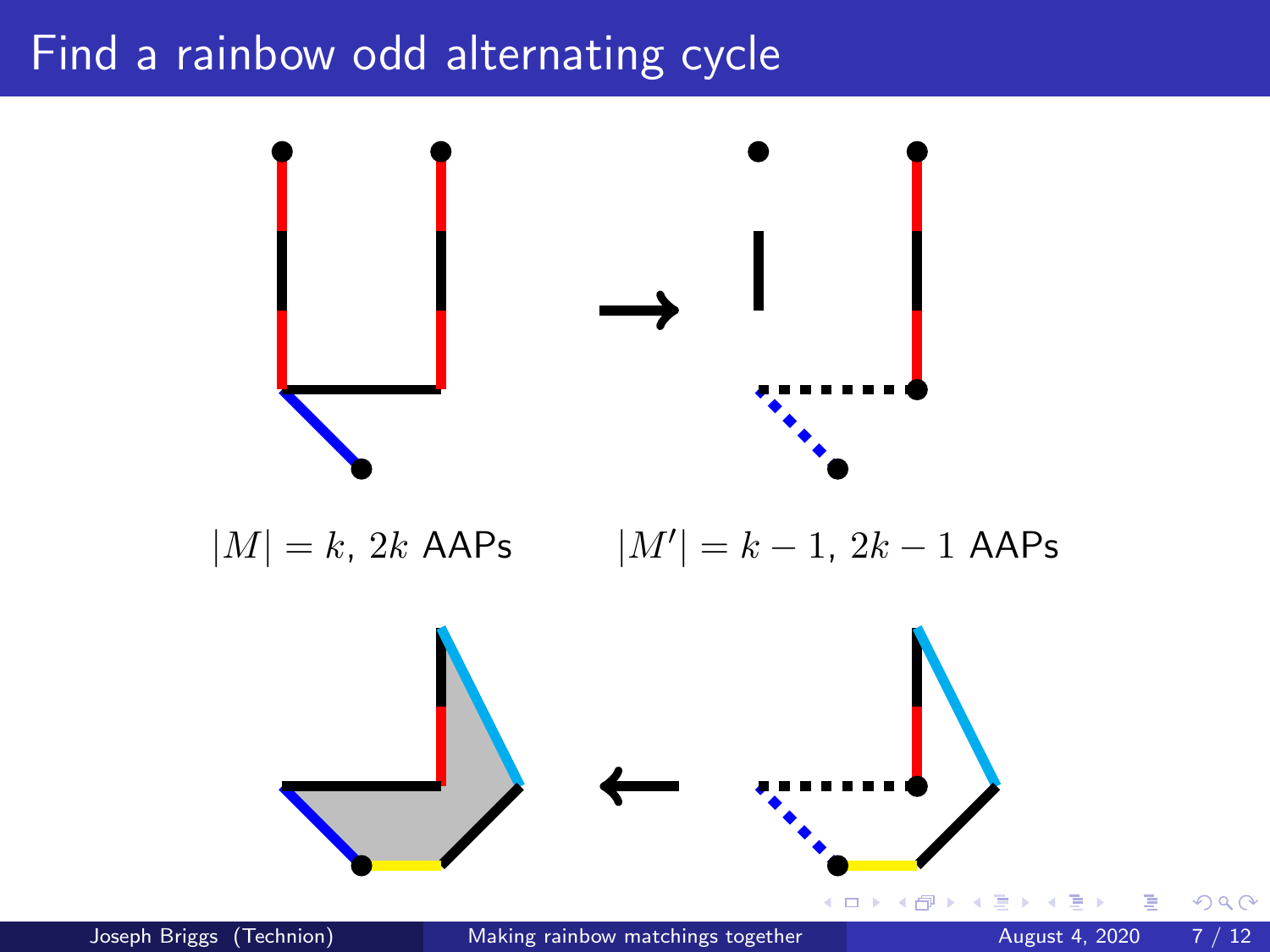## Contracting C



 $|M| = k$ , 2k AAPs  $|M'| = k - 3$ ,  $2k - 4$  AAPs

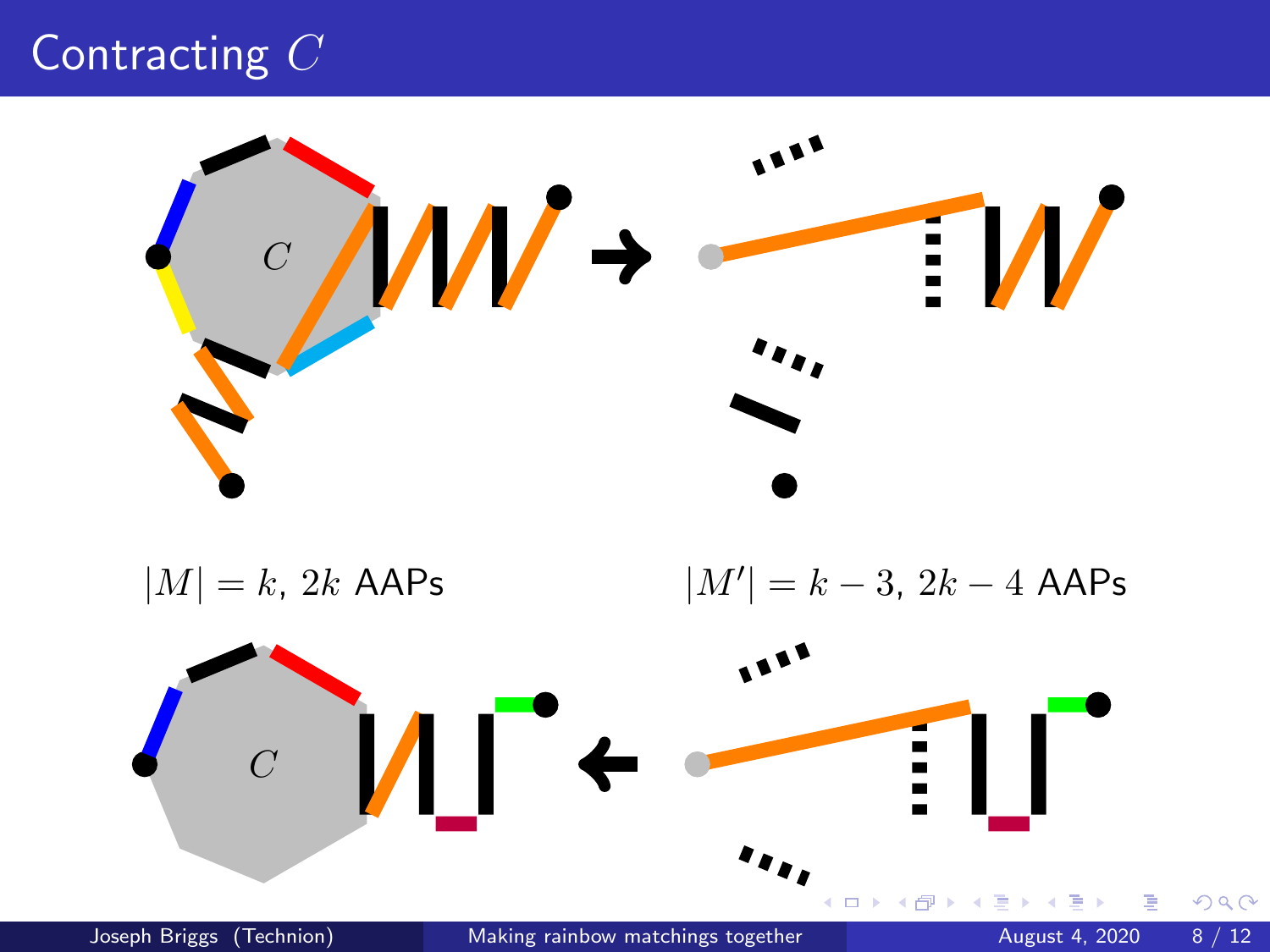## Badge extension



 $\triangleleft$  $\Rightarrow$ ×

重

 $299$ 

**K ロ ト K 伊 ト K 毛**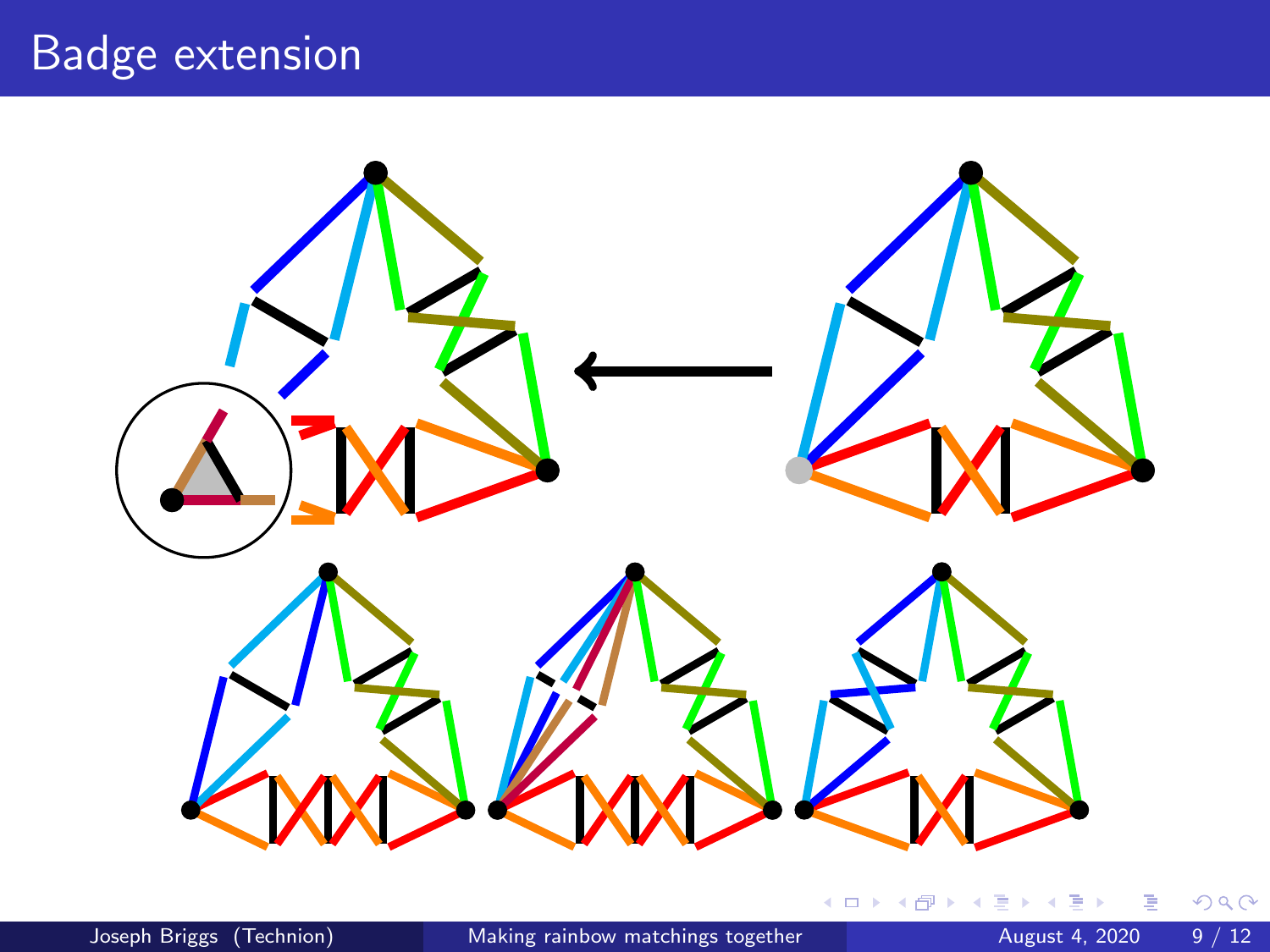#### Theorem

Let  $E_1, \ldots, E_{2k+1}$  be edge sets, any pair  $E_i \cup E_j$  of which contains an  $M$ -AAP. If they span no rainbow  $M$ -AAP then they form a badge.



 $\Omega$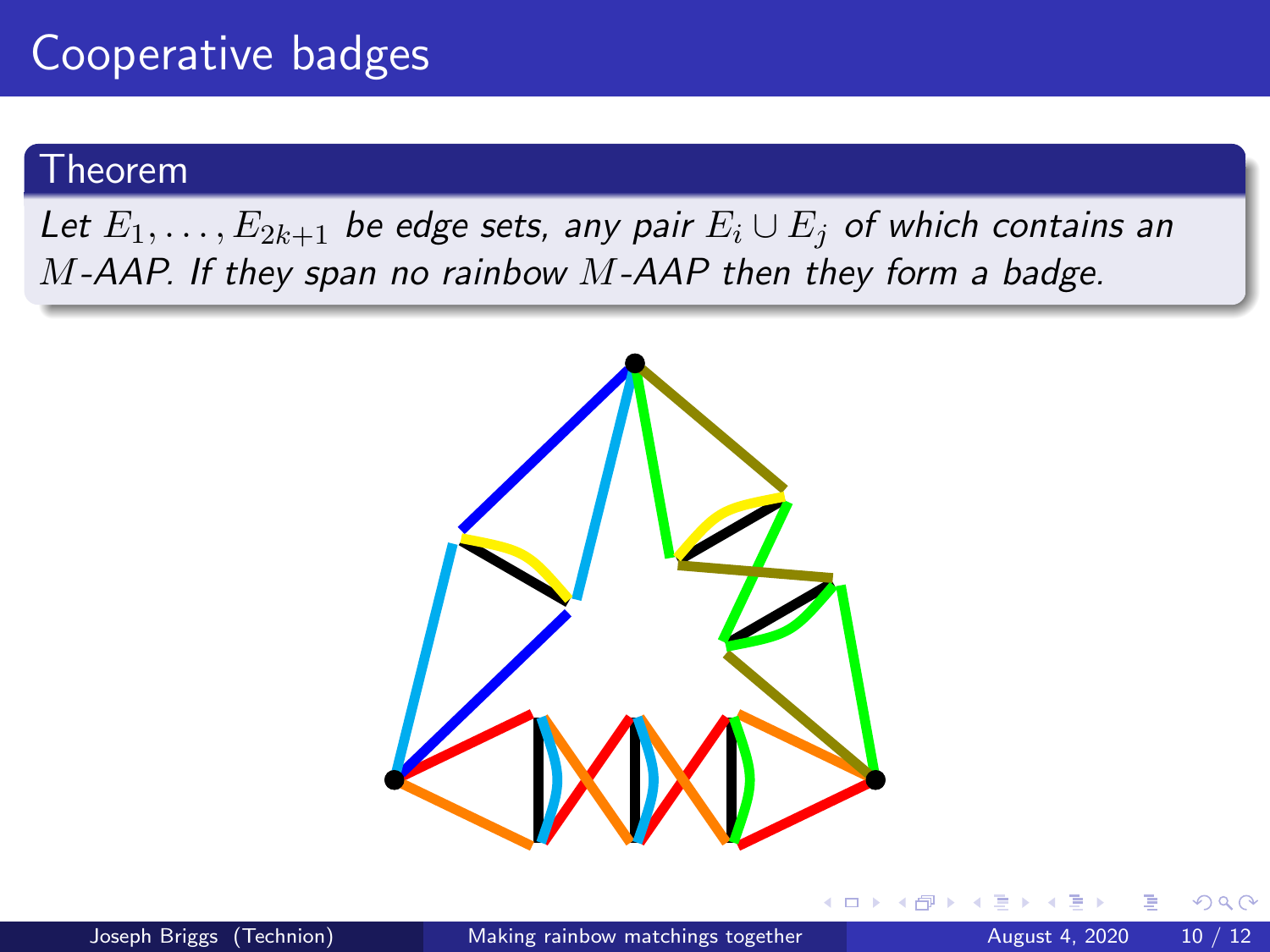## Holmsen-Lee semi-greedy proof



4日下

 $\rightarrow$ 

≡

Þ